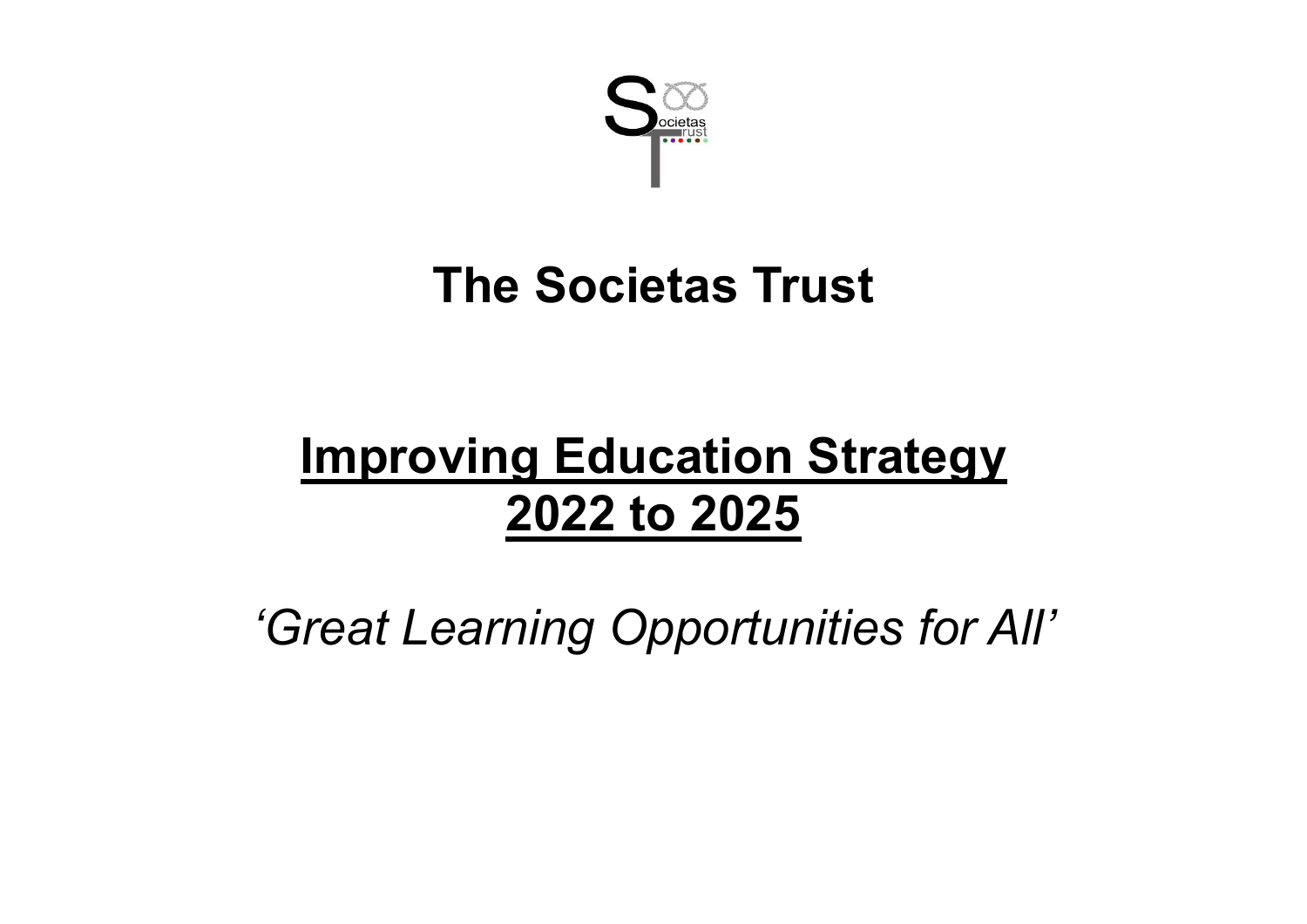This strategy reflects the clear vision and values of The Societas Trust (the Trust) in ensuring 'Great Learning Opportunities for All'. Our Trust works within the context of earned autonomy, shared decision making and structured school to school support. Our focus is on supporting continuous improvement and the pursuit of excellence for all within the Trust. Our approach recognises that each setting has important complementary roles in securing this excellence, and that the sharing of strengths across the Trust which, combined with a shared intolerance of underachievement, will lead to improved educational outcomes for all children served by Societas.

# **Key Principles**

This strategy is underpinned by two key principles: a shared responsibility and commitment to high standards by all Societas stakeholders; and that all are signed up to continuous improvement and development of best practice to support a rise in standards.

A shared responsibility for high standards means:

- working in partnership with all stakeholders including our Members, Directors and Local Governors;
- a drive to raise standards and outcomes of all children and young people in each Societas setting;
- ensuring parents, carers and pupils have the information they need;
- valuing and encouraging openness, transparency and accessibility as pre-requisites for a shared learning and continuously improving system;
- ensure that all educational providers are of the best quality and are well placed to deliver high quality provision for all children and young people;
- secure and develop high quality leadership and management at all levels in the system, including at Board and Local Governance levels;
- promote and develop high quality teaching and learning, overcoming barriers to educational achievement and ensuring early intervention;
- aligning the work of a range of professionals to promote young people's achievement and well-being, working in partnership with social and health colleagues to meet the broader needs of children and families alongside their educational needs.

A commitment to high standards means:

- working in partnership with pupils, parents, carers and all Societas leadership and management (including Members, Directors and Local Governors) and other stakeholders, to ensure coherent and consistent challenge to each setting in the aim to provide the highest quality of education;
- on-going analysis and evaluation of comprehensive data sets from each setting to inform challenge and improvement priorities;
- securing the inclusion, participation and engagement of all children and young people in all aspects of their education and ensuring that their voice is heard;
- providing core briefings and professional development opportunities in the light of locally identified needs and statutory requirements;
- celebrating and signposting effective practice;
- offering appropriate support and challenge to each other and being prepared to be challenged when it is evident that standards are not high enough and quality of provision is not good enough.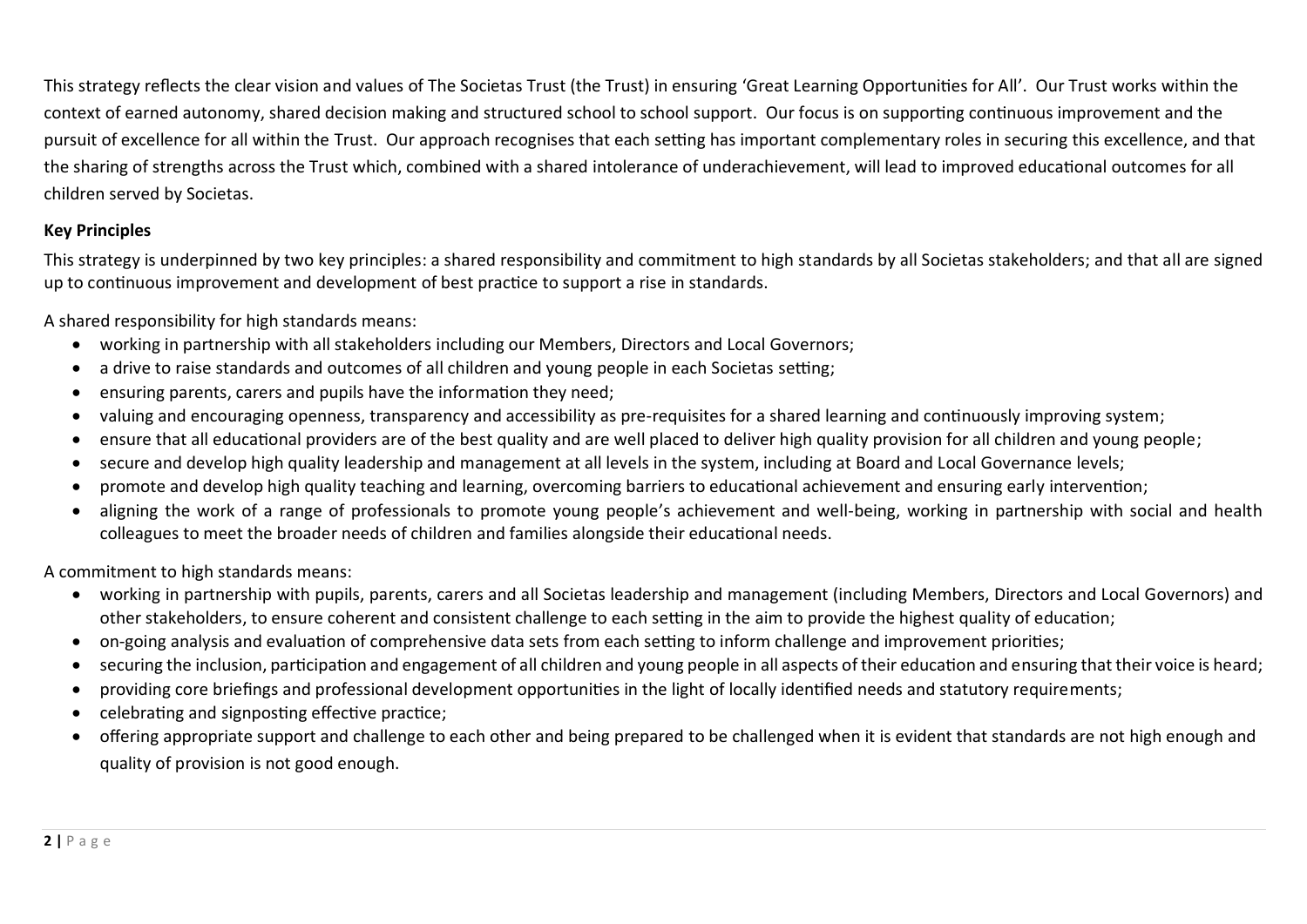#### **Procedures and Guidance**

#### **Rationale – to identify strengths and areas for continued development**

Each Societas setting has delegated responsibility for their individual improvement, however, each also recognises the collective responsibility of meeting the needs of all Societas' pupils and understands that this can be achieved better together. The Directors' Board, through its Education Committee, has the responsibility to oversee the effectiveness of each setting to ensure a coherent and strategic approach to educational improvement, where every child receives a good education.

The Directors' Board, through its Education Committee, is therefore expected to:

- Establish improvement capacity by ensuring that there is sufficient internal capacity to support all settings, including those that are underperforming;
- Identify the improvement needs of all settings and ensure appropriate solutions to meet those needs;
- Supporting and deploying leadership in order to lead the process of change, secure baseline expectations, co-ordinate the integrations of additional sources of support and build relationships with local communities;
- Ensure access to effective practice and expertise at all levels (e.g. Wider school to school partnerships, Teaching Schools, External Consultants etc.);
- Monitor improvements in outcomes and review changes in the quality of provision.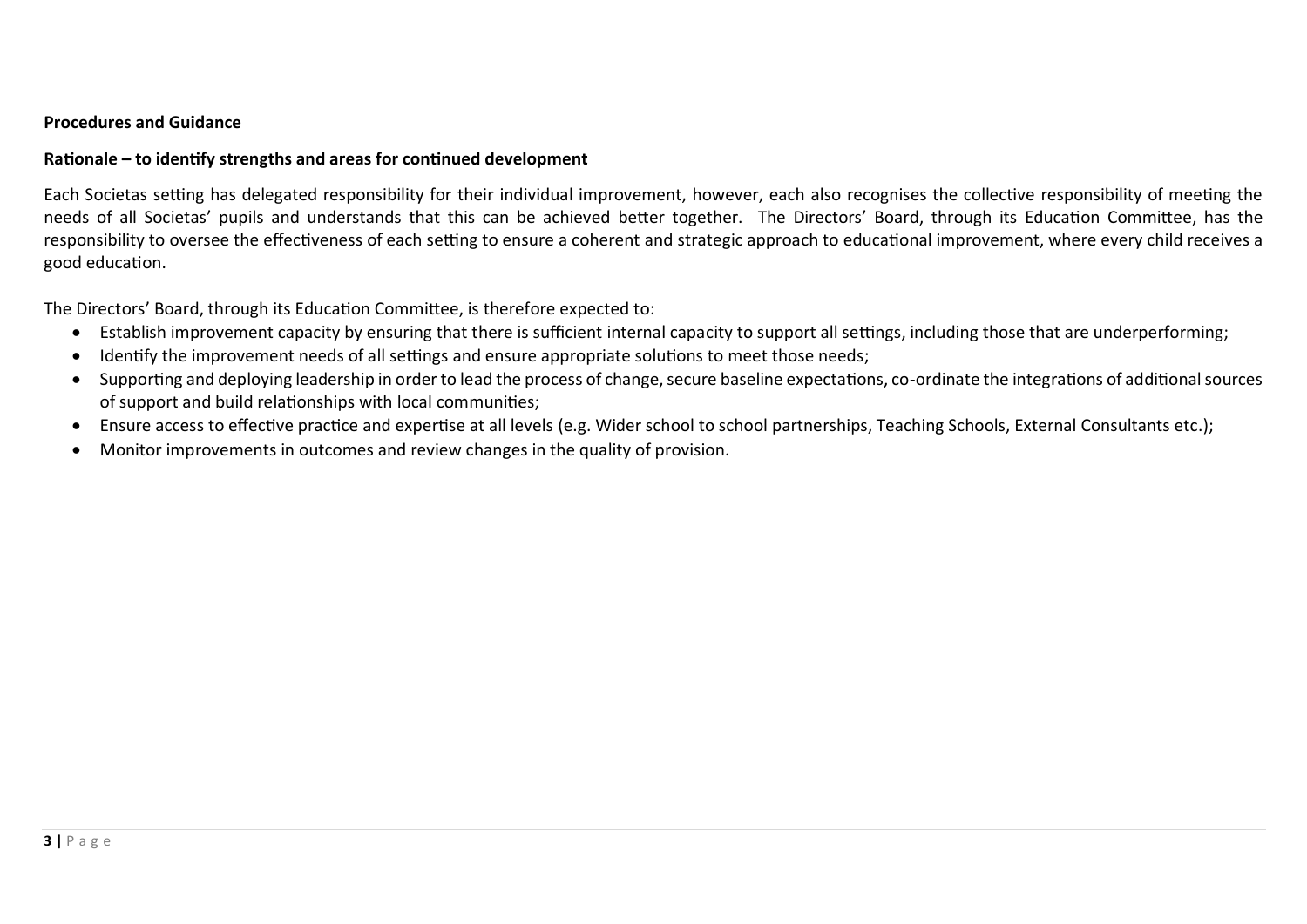### **How do we do this?**

The Education Committee is responsible for identifying the improvement needs of all settings and ensuring appropriate solutions to meet those needs. In order to do this, the Academy Performance Review (APR) Framework (See Appendix 1), which outlines the key performance indicators or 'strand criteria,' is used as a self-evaluation tool by leaders of the trust and then quality assured by external partners. The APR Framework establishes the capacity and the various strengths, needs and/ or potential risks, of each setting and of the Trust overall.

Our Framework is based upon Sir David Carter's Four Stage Improvement model which identifies the stage a setting is at in its improvement journey. The model also identifies the key leadership required to bring about school improvement.



The APR process allows the Trust to be proactive in building upon the capacity and strengths across the Trust and identify any support needs in order to ensure rapid improvement. This process also works at individual setting level by securing accurate setting self-evaluation judgements.

Following the analysis of the information/evidence provided during the termly APR, a collective judgement of the degree of risk against each performance indicator is given in line with the agreed 'Strand Criteria'. In the summer term, an overall collective judgement is made using the same criteria and is reported to the Directors' Board.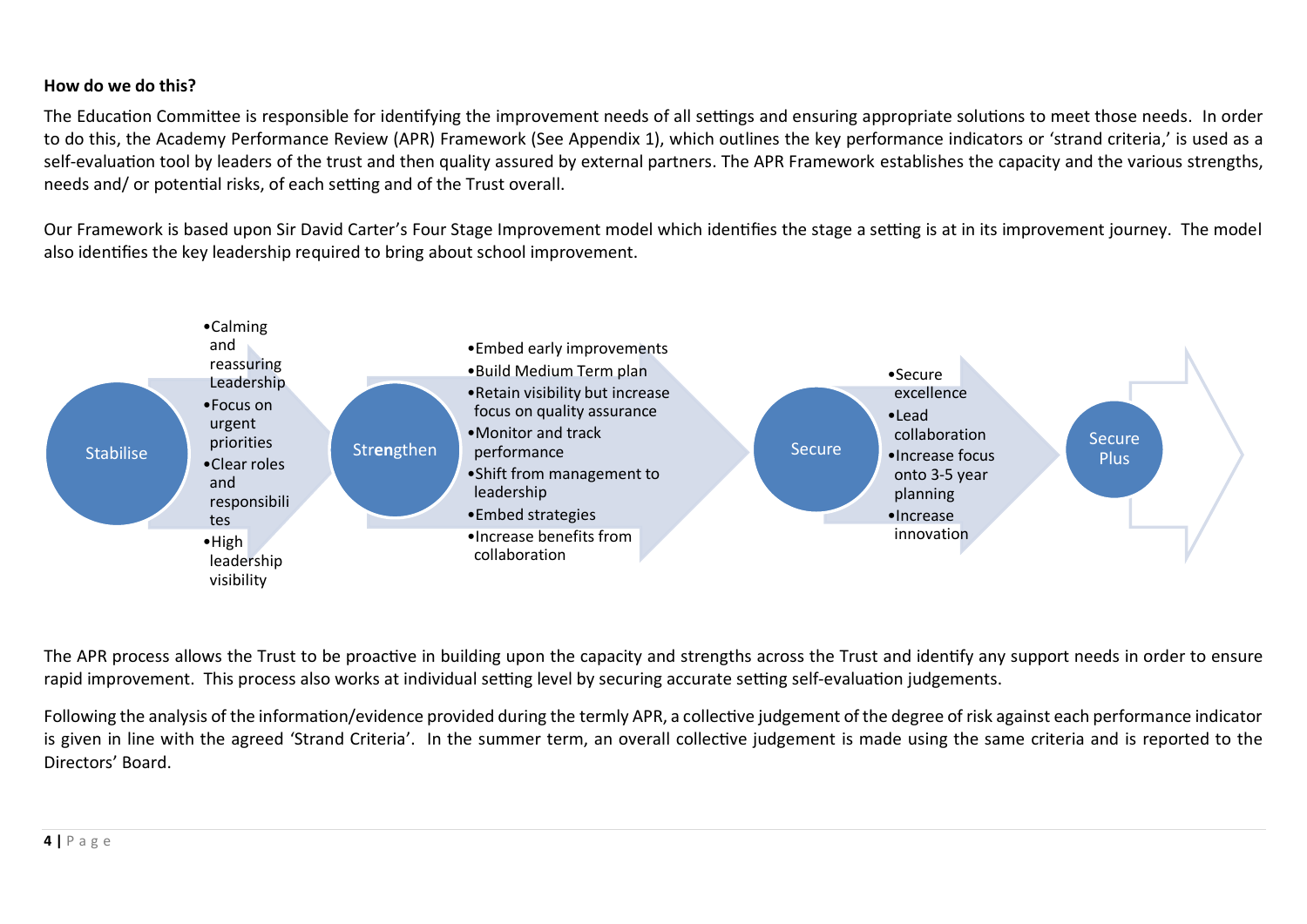This review also determines the level of autonomy, challenge and support to be provided to each setting going forward. The aim is not to predict a future Ofsted outcome but to be clear about the setting's current level of performance, strengths (capacity) and areas improvement. The intention is to have an objective, externally validated and quality assured, view of:

- the quality of education in each Societas setting,
- the level of strength and capacity within the trust,

## **What do we do with this information?**

The Executive Board, overseen by the Education Committee, has delegated responsibility to use the APR outcomes to undertake a shared planning process that results in the Trust's Strategic Education Development Plan. The plans outline both collaborative projects, with joint training and expertise sharing that involves all / some settings across the Trust, and also bespoke support for individual / group settings, as appropriate. Following implementation, the outcomes are shared and monitored on a half termly basis by the Executive Board as outlined in the strategic development plans.

The Executive Board also makes recommendations to the Directors' Board regarding the need for any additional internal or external support or capacity. This allows the Directors' Board to carry out its function in meeting the needs of all settings.

Information from the APR process also informs targets for each setting, which are then used in headteacher performance management reviews and to monitor setting performance. Individual setting improvement activity is also scrutinised by the Local Governing Boards of each setting, with Trust representatives having oversight of this work.

Research and evidence is used to inform improvement work where appropriate. Shared practices, which support improvement, are co-designed resulting in some areas of standardisation across the Trust (where appropriate).

### **Supporting Underperforming Academies**

The role of the Executive Board, overseen by the Education Committee, is to ensure that there is sufficient internal capacity to support all settings, including those that are underperforming. Due diligence of new schools is also undertaken; this includes school improvement scrutiny as well as other areas. The capacity to support might be drawn from the other settings, the central team or externally; however, it will always include credible, experienced leaders who can diagnose a school's needs and coordinate the improvement efforts of the team. Capacity to support underperforming settings is based on the ratio between Societas Trust settings that are able to offer school improvement capacity and the settings that need their support (3:1).

Where underperformance is identified, and the Trust has capacity to support, a forensic analysis of school improvement needs is undertaken by the Trust leaders, using the due-diligence, APR Process or other processes deemed necessary. The information gathered provides an initial outline of the needs of the individual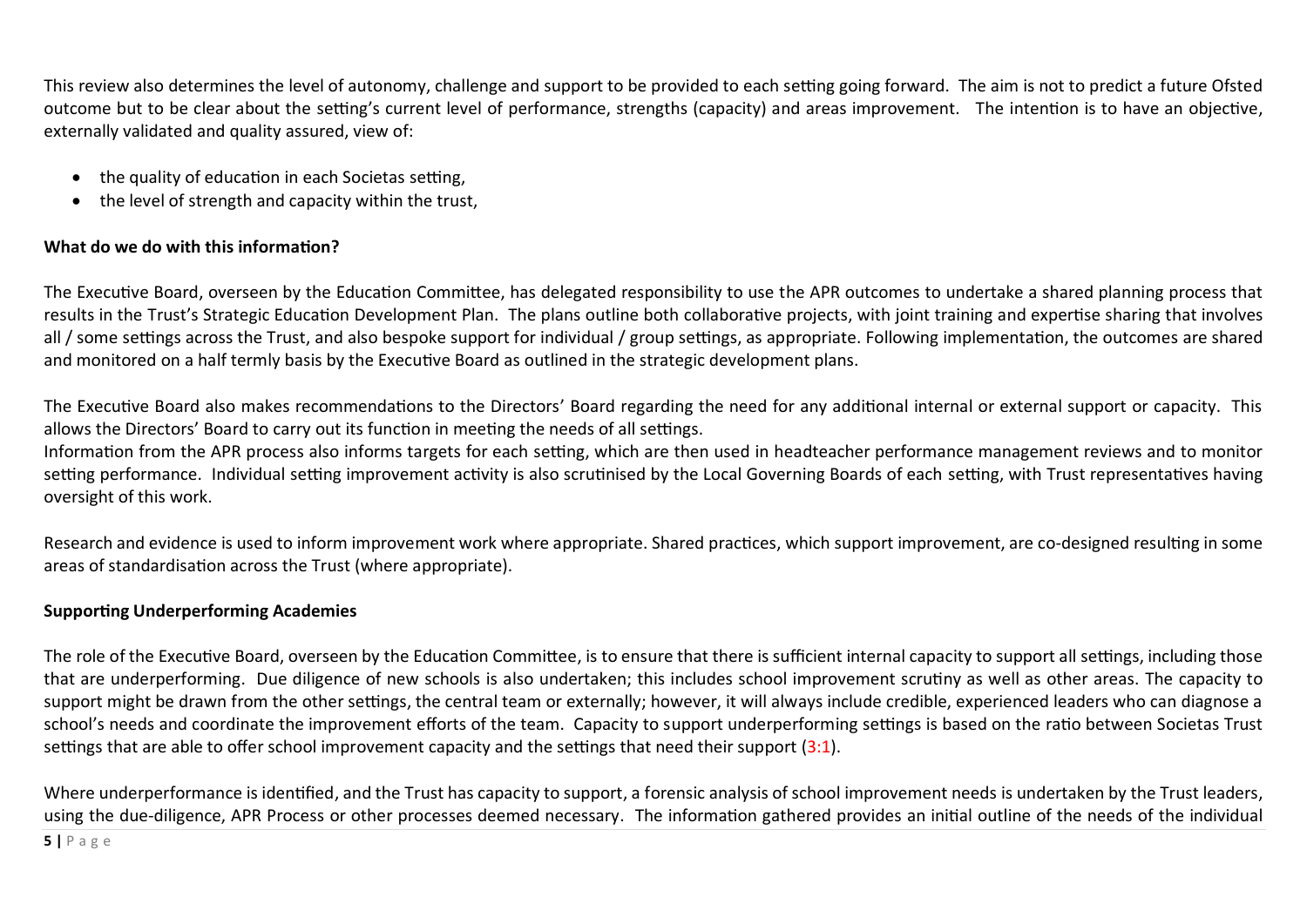setting and of the types of improvement support that will need to be put into place. A bespoke development plan, which details how leadership will be supported and deployed that also outlines the access to effective practice and expertise at whole school and classroom level, is drawn up. This process is undertaken by the Trust leaders, setting leaders and Chair of the LGB as appropriate.

## **Monitoring the progress of academies at risk**

Regular reviews of progress including scrutiny of pupil assessment data; visits and periodic formal reviews are undertaken. These mechanisms, also, continue to inform the allocation of central resources by the Education Committee to the settings requiring additional support. The level of autonomy will also be evaluated as part of this process.

Headteachers, other Senior Leaders and Chairs of Governors of any Societas Setting assessed at risk, or judged not to be making appropriate progress, will be invited to meet with the CEO and Chair of the Education Committee to discuss the matter. On the basis of the evidence presented and conversations at these meetings, recommendations will be made to the Directors' Board about:

- The capacity of the Setting to make the necessary improvements;
- A review of the degree of challenge;
- The commissioning of any further support identified at the meeting;
- The need to take further actions including possible intervention.

### **Settings Causing Concern overall**

Settings are likely to be considered at risk of intervention if a large number of strand criteria are judged in the Stabilise group, as outlined in the APR Framework:

Any school/setting in an OFSTED grade 4 category is automatically rated as high risk and a setting causing concern.

Identification as a setting causing concern will trigger a series of actions to support, challenge and, where necessary, intervene so that the issues causing concern can be fully identified and remedied in the shortest possible time.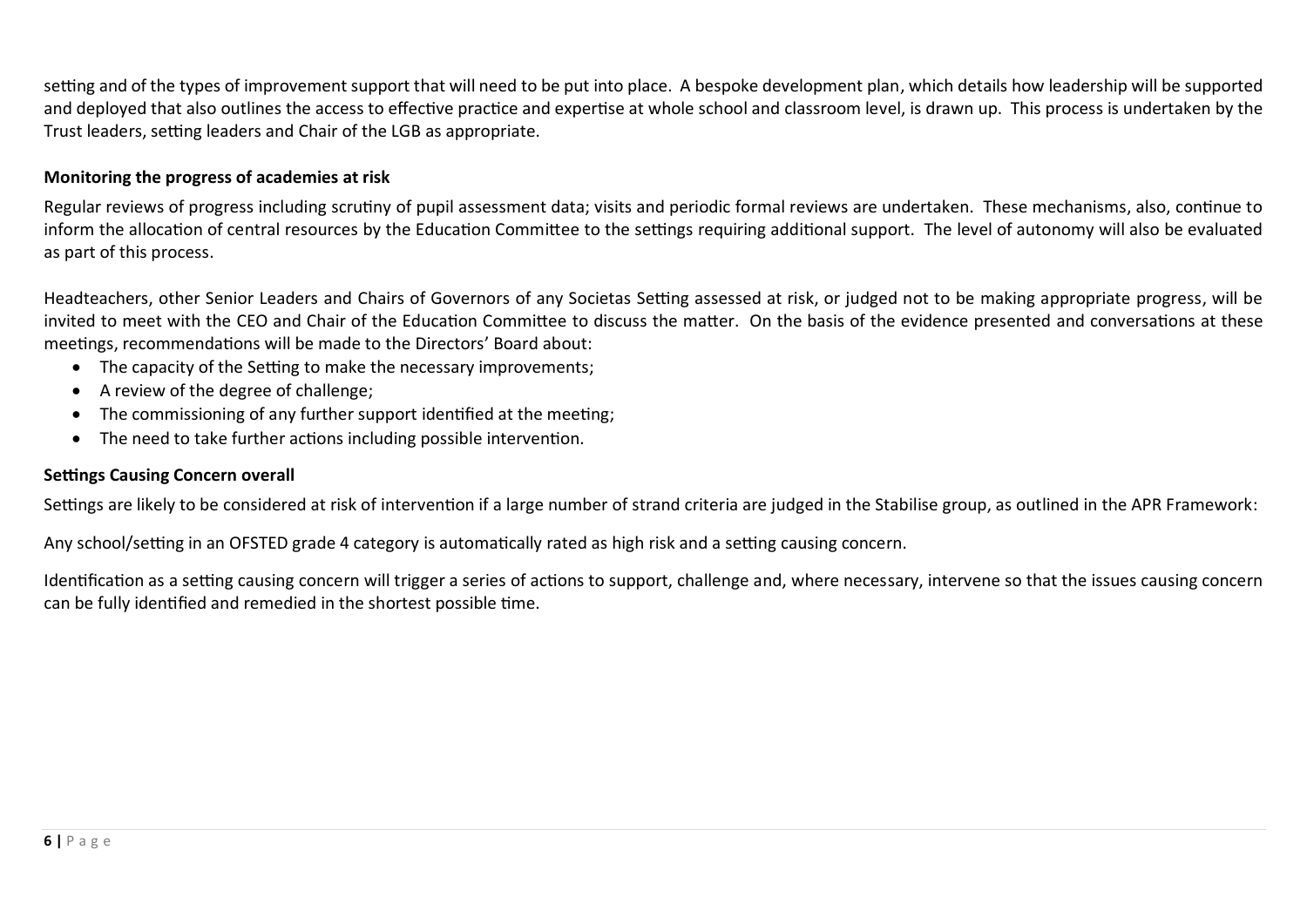**Appendix 1**

| <b>Context:</b><br>Locality – including deprivation indices<br>Pupils - NOR; PP; SEN; EAL; mobility; safeguarding profile<br>Staffing - stability; Senior Leadership structure<br>Date of last inspection and outcome |                                                                                                                                                                                                                                                                                                                                                                                                                                              |                                                                                                                                                             |                                                                |                                                                                                                                                                                                                                                                                                                                                                        |
|-----------------------------------------------------------------------------------------------------------------------------------------------------------------------------------------------------------------------|----------------------------------------------------------------------------------------------------------------------------------------------------------------------------------------------------------------------------------------------------------------------------------------------------------------------------------------------------------------------------------------------------------------------------------------------|-------------------------------------------------------------------------------------------------------------------------------------------------------------|----------------------------------------------------------------|------------------------------------------------------------------------------------------------------------------------------------------------------------------------------------------------------------------------------------------------------------------------------------------------------------------------------------------------------------------------|
|                                                                                                                                                                                                                       | <b>Stabilise</b>                                                                                                                                                                                                                                                                                                                                                                                                                             | Strengthen                                                                                                                                                  | Secure                                                         | <b>Secure Plus</b>                                                                                                                                                                                                                                                                                                                                                     |
| Governance                                                                                                                                                                                                            | Governors care about and support the<br>work of the school.<br>Governors are focused on the day-to-<br>day rather than outcomes for<br>children; they have limited knowledge<br>of the strengths and weaknesses of<br>the schools.<br>The LGB are not compliant in one or<br>more of these areas:<br>Policies & procedures in line<br>with DfE guidance<br>Annual review of statutory<br>policies<br>Website compliance<br>Equality Act 2010 | Governors support the work of the<br>school and are beginning to challenge<br>and hold the school to account. They<br>know some aspects of the school well. | Governors support and challenge.<br>They know the school well. | Governors support, challenge and<br>are proactive. They know the school<br>very well.<br>Governors hold the headteacher<br>and senior leaders to account<br>rigorously for pupil outcomes<br>Governor body has full range of<br>skills to be effective in support and<br>challenge of school<br>Governors engaged and implement<br>CPD to support and challenge school |
| <b>Senior</b>                                                                                                                                                                                                         | Vision is in need of further<br>development.                                                                                                                                                                                                                                                                                                                                                                                                 | Vision is in place but not shared<br>widely/securely with stakeholders.                                                                                     | Leaders are able to clearly articulate<br>their vision.        | Vision is clear and compelling.                                                                                                                                                                                                                                                                                                                                        |
| Leadership                                                                                                                                                                                                            |                                                                                                                                                                                                                                                                                                                                                                                                                                              |                                                                                                                                                             |                                                                | Aspirations and expectations for all<br>are universally ambitious and                                                                                                                                                                                                                                                                                                  |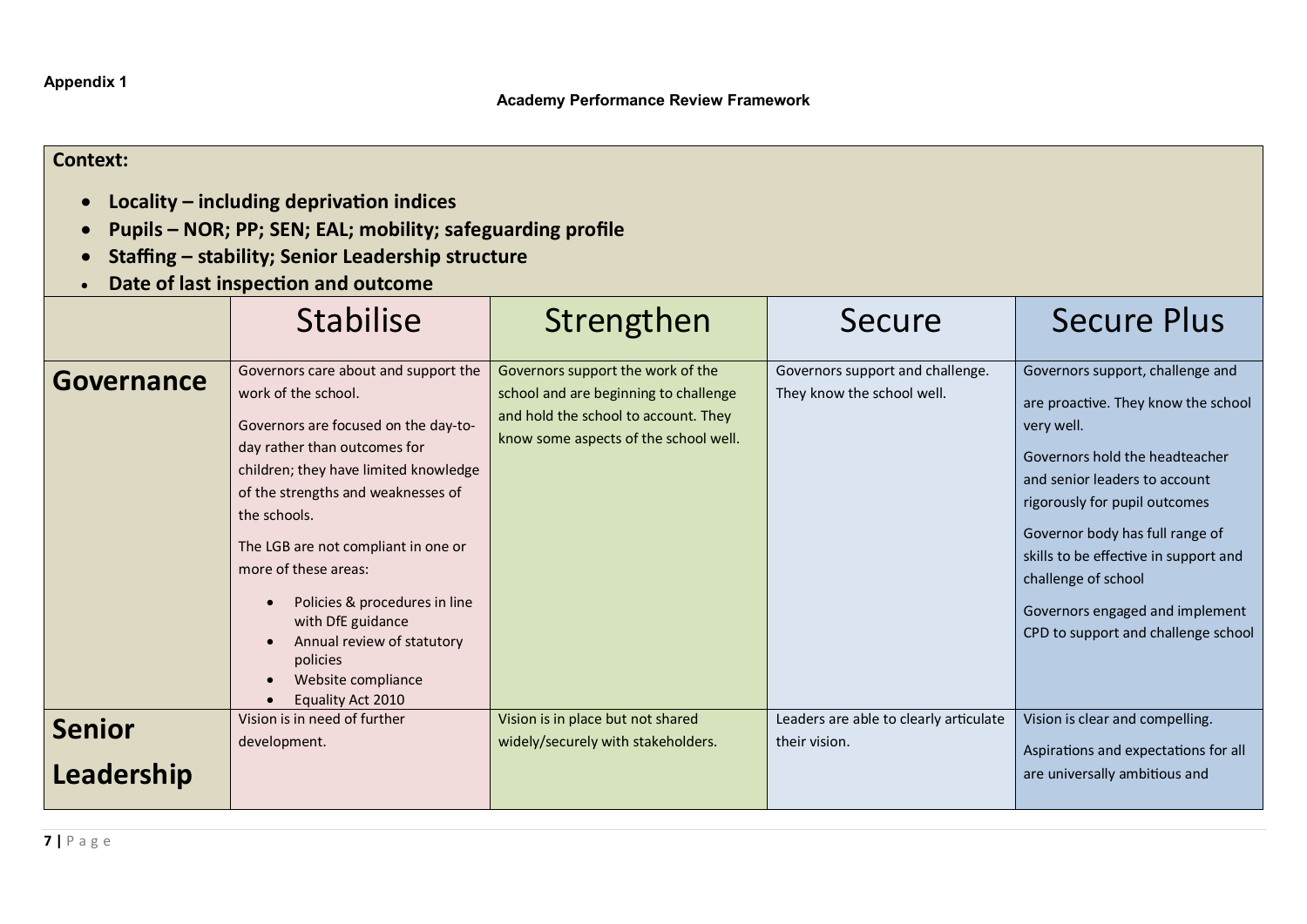| Aspirations and expectations for       | Aspirations and expectations are either  | Leaders are aspirational and         | leadership are relentless in their    |
|----------------------------------------|------------------------------------------|--------------------------------------|---------------------------------------|
| pupils are low.                        | insufficiently ambitious or not yet      | ambitious for their pupils.          | pursuit of excellent outcomes.        |
|                                        | showing impact.                          |                                      |                                       |
|                                        |                                          |                                      |                                       |
| Priorities for improvement are unclear |                                          | Leaders know their school            | Manageable set of priorities for      |
| or inaccurately identified.            | Priorities for improvement are generally | improvement priorities and have      | improvement to meet needs.            |
|                                        | clear, although plans in place do not    | plans in place to address these.     |                                       |
|                                        | sufficiently address areas for           |                                      |                                       |
| Roles and responsibilities are unclear | improvement yet.                         |                                      | Clearly defined and regularly         |
| including the deployment of staff      |                                          | Roles and responsibilities are clear | reviewed roles and responsibilities   |
| across the setting.                    |                                          | in the team and are having impact.   | have impact.                          |
|                                        | Leaders are aware of the existing        |                                      |                                       |
|                                        | expertise within the school and          |                                      |                                       |
| Leaders have limited knowledge of      | seek/accept additional support.          | Leaders make use of existing         | Grow other leaders - willing to share |
| expertise within their school.         |                                          | expertise from within the school     | expertise and support others.         |
|                                        |                                          | and actively seek additional         |                                       |
|                                        | Outward looking and learn from best      | support.                             |                                       |
|                                        | practice.                                |                                      | Leadership and accountability for     |
|                                        |                                          |                                      | improvement understood by all.        |
|                                        |                                          | Outward looking and learn from       |                                       |
|                                        |                                          | best practice.                       |                                       |
|                                        |                                          |                                      | Actively engaging in educational      |
|                                        |                                          |                                      | research and development.             |
|                                        |                                          |                                      |                                       |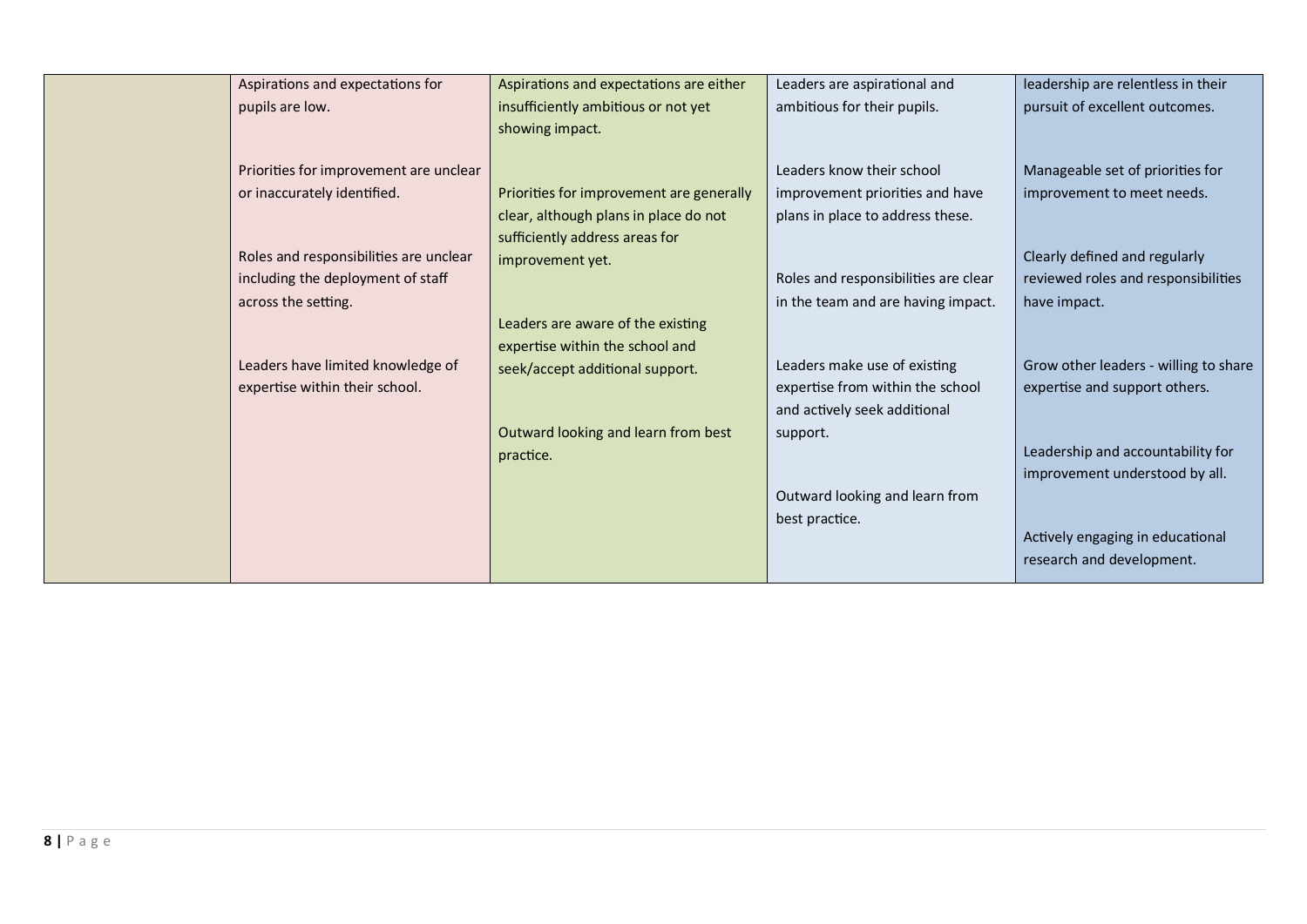|                     | <b>Stabilise</b>                                                                                                                                                                                                                                                                                                      | Strengthen                                                                                                                                                                                                                                                                                                                                                                   | Secure                                                                                                                                                                                                                                                                                                                                                                                                                                                                                                                                                                                                                    | <b>Secure Plus</b>                                                                                                                                                                                                                                                                                                                                                                                                                                                                                                                                                                                                                                                                                                                                                                  |
|---------------------|-----------------------------------------------------------------------------------------------------------------------------------------------------------------------------------------------------------------------------------------------------------------------------------------------------------------------|------------------------------------------------------------------------------------------------------------------------------------------------------------------------------------------------------------------------------------------------------------------------------------------------------------------------------------------------------------------------------|---------------------------------------------------------------------------------------------------------------------------------------------------------------------------------------------------------------------------------------------------------------------------------------------------------------------------------------------------------------------------------------------------------------------------------------------------------------------------------------------------------------------------------------------------------------------------------------------------------------------------|-------------------------------------------------------------------------------------------------------------------------------------------------------------------------------------------------------------------------------------------------------------------------------------------------------------------------------------------------------------------------------------------------------------------------------------------------------------------------------------------------------------------------------------------------------------------------------------------------------------------------------------------------------------------------------------------------------------------------------------------------------------------------------------|
| <b>Safeguarding</b> | Safeguarding processes and<br>procedures do not meet the minimum<br>requirements to keep children safe<br>(see Safeguarding Audit).<br>The setting does not comply with the<br><b>EYFS safeguarding requirements:</b><br>Minimum ratios<br>Minimum qualifications<br>including those for First Aid<br>Suitable people | Policies and procedures are in place to<br>ensure that learners who may need<br>early help or who are at risk of neglect,<br>abuse, grooming or exploitation are<br>identified and supported.<br>The setting manages safe recruitment<br>and allegations about adults who may<br>be a risk to learners.<br>Effective risk management processes<br>ensure a safe environment. | There is a culture of safeguarding<br>throughout the school to keep<br>children safe.<br>Effective policies, procedures and<br>actions identify learners who may<br>need early help or who are at risk of<br>neglect, abuse, grooming or<br>exploitation.<br>The setting helps learners reduce<br>the risk of harm by securing the<br>support they need, or referring in a<br>timely way to those who have the<br>expertise to help.<br>The setting manages safe<br>recruitment and allegations about<br>adults who may be a risk to<br>learners.<br>Effective risk management<br>processes ensure a safe<br>environment. | There is a culture of vigilance<br>around safeguarding that takes a<br>proactive approach to keeping<br>children and their families safe.<br>Robust arrangements to identify<br>learners who may need early help<br>or who are at risk of neglect, abuse,<br>grooming or exploitation.<br>The setting helps learners reduce<br>the risk of harm by securing the<br>support they need, or referring in a<br>timely way to those who have the<br>expertise to help.<br>The setting manages safe<br>recruitment and allegations about<br>adults who may be a risk to<br>learners.<br>School has expertise in a wide range<br>of areas to support safeguarding<br>e.g. Parenting support, ELSA,<br>counselling.<br>Effective risk management<br>processes ensure a safe<br>environment. |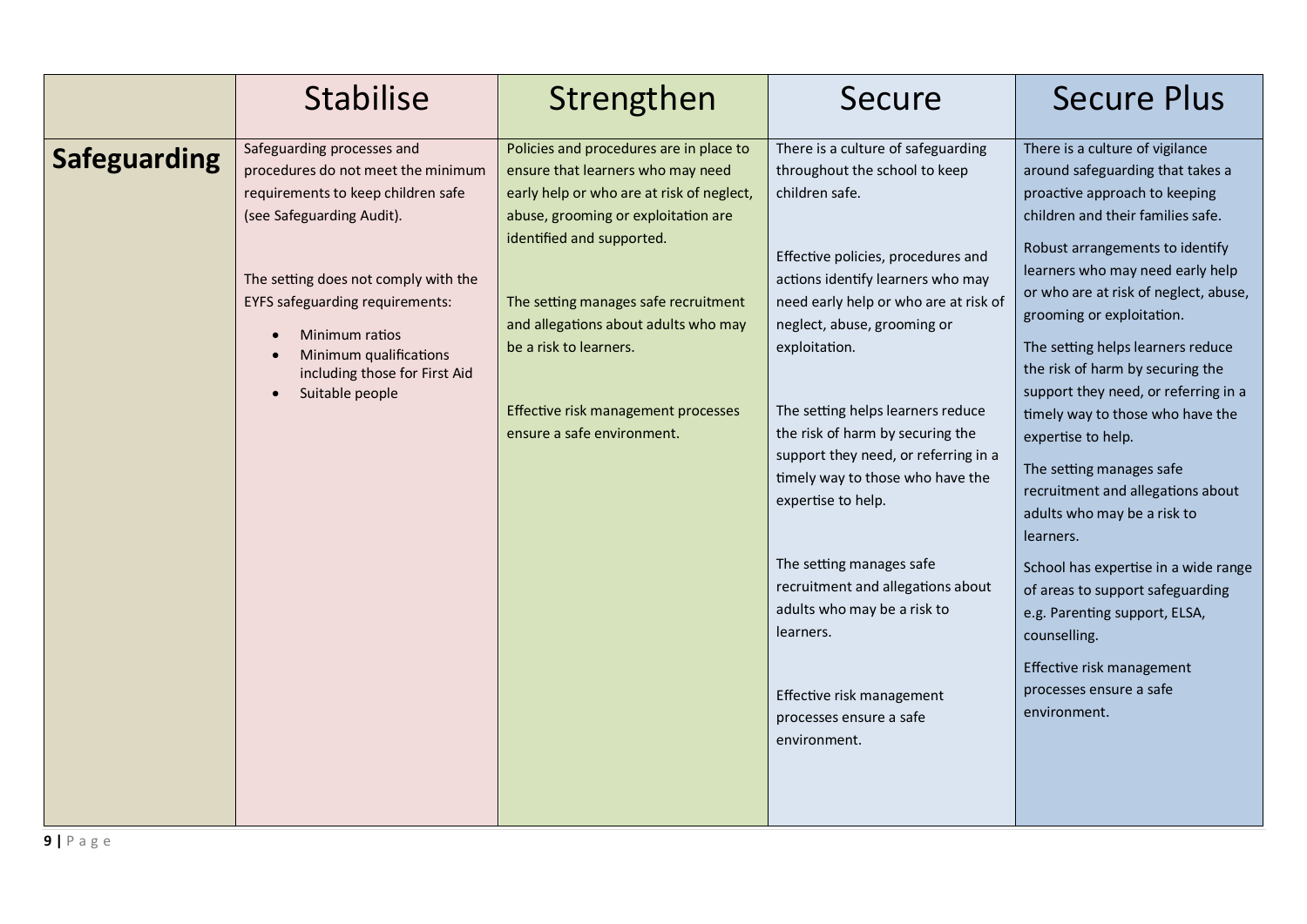|                     | Leaders have yet to take account of     | Procedures that allow leaders to take      | Leaders engage with their staff and                                                                           | Leaders' decisions routinely take                                                            |
|---------------------|-----------------------------------------|--------------------------------------------|---------------------------------------------------------------------------------------------------------------|----------------------------------------------------------------------------------------------|
| <b>Wellbeing of</b> | staff wellbeing resulting in challenges | account of staff's wellbeing are not fully | are aware and take account of the                                                                             | into account staff welfare and                                                               |
| staff               | such as:<br>High staff turnover         | embedded.                                  | main pressures on them.                                                                                       | wellbeing.                                                                                   |
|                     | Low morale<br>Reduced communication     |                                            | Leaders are realistic and<br>constructive in the way they                                                     | There is regular and routine<br>engagement with staff, taking                                |
|                     |                                         |                                            | manage staff, including this<br>workload.                                                                     | account of the main<br>pressures/concerns and acting upon<br>these.                          |
|                     |                                         |                                            | Leaders protect their staff from<br>bullying and harassment.                                                  | Leaders protect their staff from<br>bullying and harassment.                                 |
|                     |                                         |                                            | There is engagement with staff,<br>taking account of the main<br>pressures/concerns and acting upon<br>these. | Professional development of staff is<br>highly valued and individual needs<br>are respected. |
|                     |                                         |                                            |                                                                                                               | Staff are empowered to make good<br>decisions about supporting their<br>own wellbeing.       |
|                     |                                         |                                            |                                                                                                               | Robust systems in place to support<br>staff wellbeing and attendance.                        |
|                     |                                         |                                            |                                                                                                               | Positive relationships - staff support<br>each other                                         |
|                     |                                         |                                            |                                                                                                               | Ethos.                                                                                       |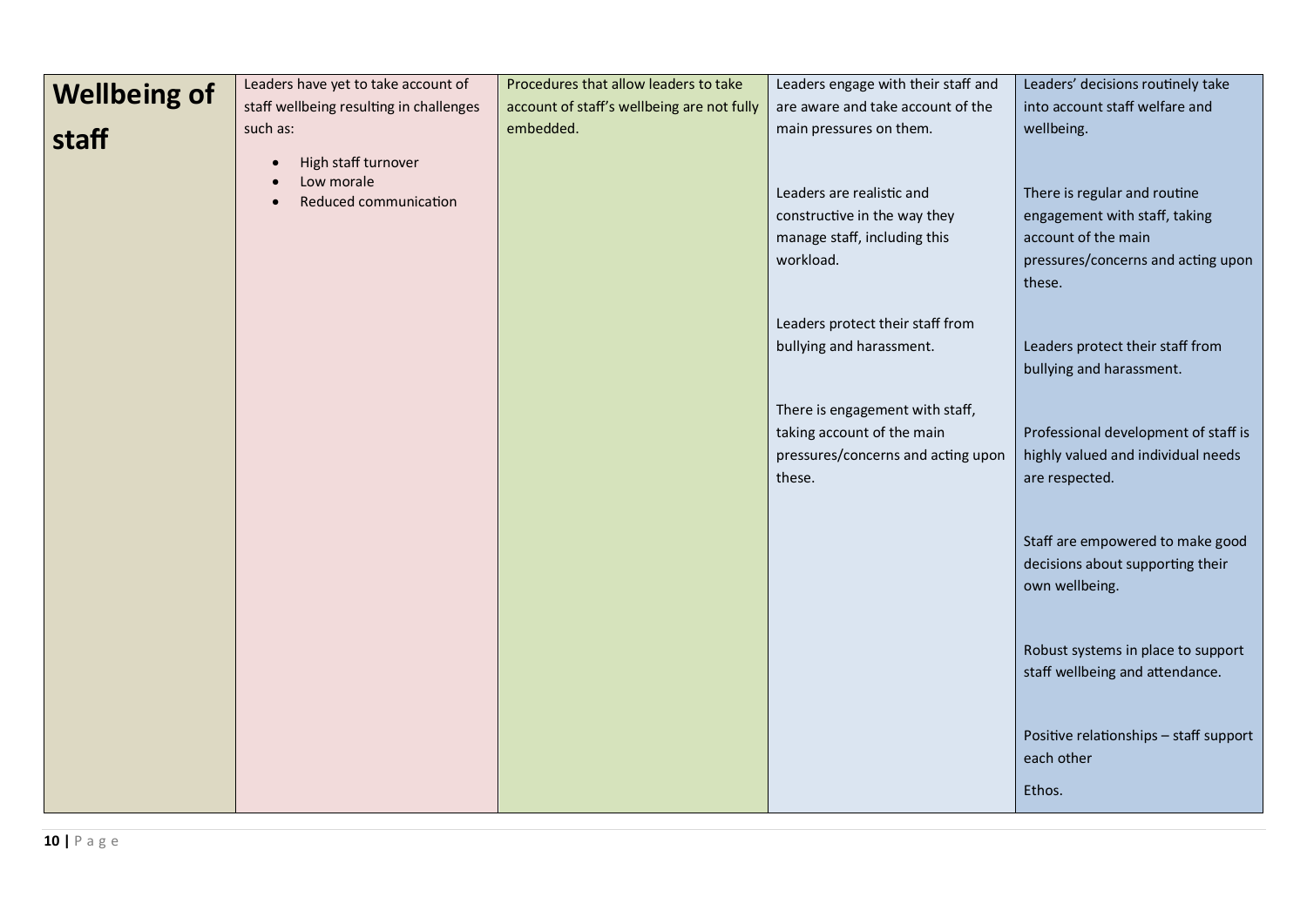|                          | <b>Stabilise</b>                                                               | Strengthen                               | Secure                                   | <b>Secure Plus</b>                                                       |
|--------------------------|--------------------------------------------------------------------------------|------------------------------------------|------------------------------------------|--------------------------------------------------------------------------|
| Children's               | Attendance data is consistently low                                            | Attendance data is collected although    | Systems are in place to promote          | Robust systems are in place to                                           |
| Personal                 | for all pupils/groups of pupils and                                            | not always effectively analysed/acted    | pupil attendance and trends are          | promote pupil attendance. Trends,                                        |
|                          | shows little sign of sustained                                                 | upon.                                    | routinely analysed and acted upon.       | including of groups, are routinely                                       |
| <b>Development &amp;</b> | improvement.                                                                   |                                          |                                          | analysed and acted upon.                                                 |
| <b>Behaviour</b>         |                                                                                | Policies and procedures are not used     | There are high expectations for          |                                                                          |
|                          | There is not full compliance with                                              | consistently and this impacts on         | children's behaviour. The vast           | There are high expectations for                                          |
|                          | attendance recording and reporting                                             | standards, behaviour and attitudes       | majority of children behave well and     | children's behaviour. Children                                           |
|                          | procedures.                                                                    | across the school.                       | demonstrate respectful and positive      | consistently behave very well and                                        |
|                          |                                                                                |                                          | relationships. Expectations are          | demonstrate respectful and positive                                      |
|                          |                                                                                |                                          | applied consistently and fairly.         | relationships. Adult's expectations                                      |
|                          | Leaders are not taking effective steps<br>to secure good behaviour from pupils | Expectations are inconsistent.           |                                          | are applied consistently and fairly.                                     |
|                          | or there is an inconsistent approach to                                        |                                          | Effective support is in place for        |                                                                          |
|                          | discipline.                                                                    | Pupil voice is not well developed within | children with specific behaviour         | Effective support is in place for                                        |
|                          |                                                                                | the school.                              | needs.                                   | children with specific behaviour                                         |
|                          |                                                                                |                                          |                                          | needs and the school demonstrates                                        |
|                          | Pupils demonstrate persistently                                                |                                          |                                          | expertise in meeting these.                                              |
|                          | disruptive behaviour and a lack of self-                                       |                                          | The work of the school supports          |                                                                          |
|                          | discipline and respect for others.                                             |                                          | learners in development of character     |                                                                          |
|                          |                                                                                |                                          | (including resilience, confidence and    | The work of the school supports                                          |
|                          | Equality of opportunity is not                                                 |                                          | independence) and knowing how to         | learners in development of character                                     |
|                          | promoted.                                                                      |                                          | keep physically and mentally<br>healthy. | (including resilience, confidence and                                    |
|                          |                                                                                |                                          |                                          | independence) and knowing how to<br>keep physically and mentally healthy |
|                          |                                                                                |                                          |                                          | and supporting others in doing so.                                       |
|                          | Pupils/Groups are discriminated                                                |                                          | Children understand, appreciate and      |                                                                          |
|                          | against and the school is not taking                                           |                                          | respect difference. Bullying, peer-      |                                                                          |
|                          | effective action to address this.                                              |                                          | on-peer abuse or discrimination are      | Diversity is celebrated, valued and                                      |
|                          |                                                                                |                                          | not tolerated and on the rare            | nurtured. Bullying, peer-on-peer                                         |
|                          |                                                                                |                                          |                                          | abuse or discrimination is never                                         |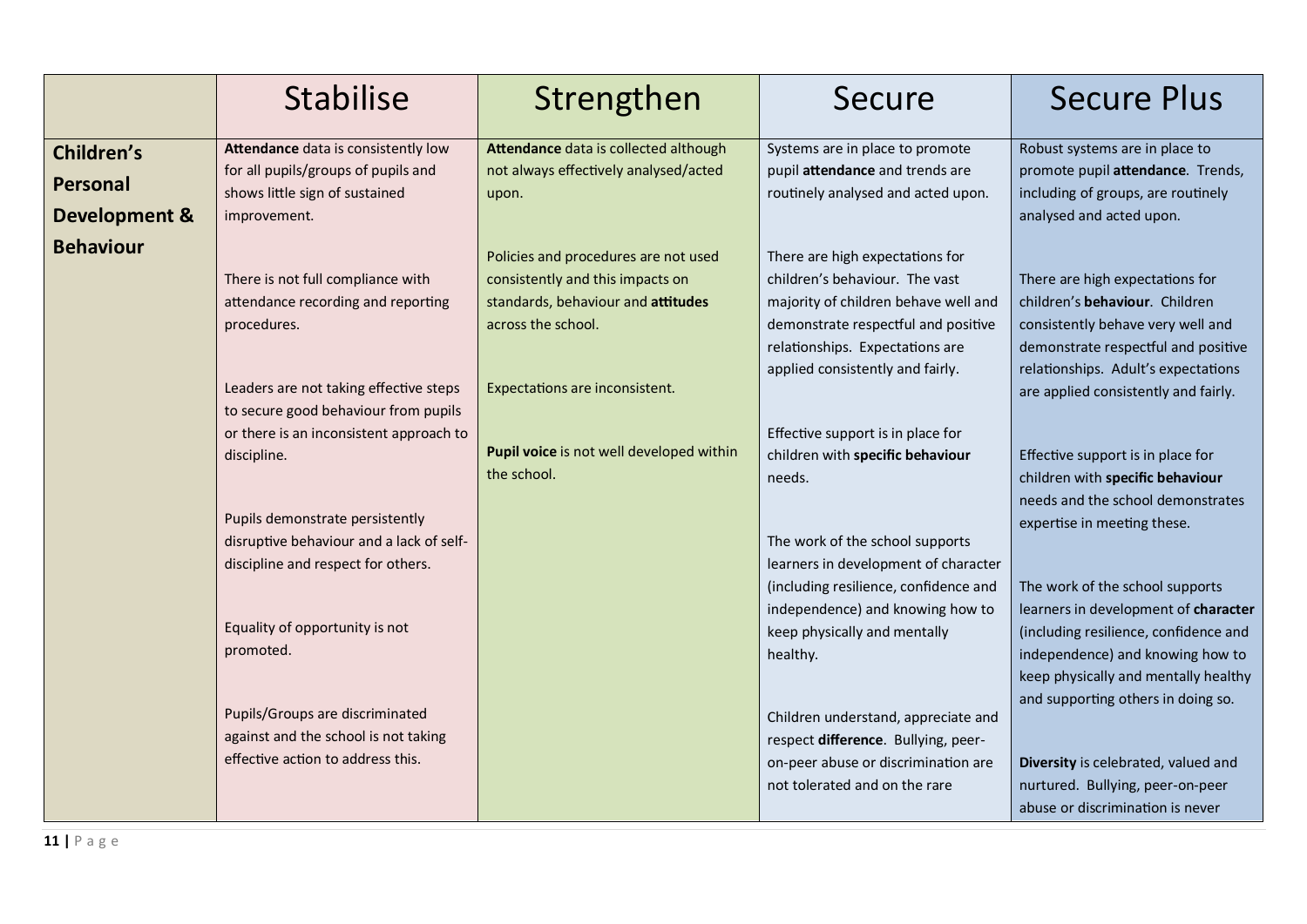|  | occasion when they do occur they        | tolerated and on the rare occasion      |
|--|-----------------------------------------|-----------------------------------------|
|  | are dealt with quickly and effectively. | when they do occur they are dealt       |
|  |                                         | with quickly and effectively.           |
|  |                                         |                                         |
|  | Learners' attitudes to learning are     |                                         |
|  | positive; they are committed to         | Learners' attitudes to learning are     |
|  | learning, resilient to setbacks and     | consistently highly positive; they are  |
|  | take pride in their achievements.       | highly motivated and persistent in      |
|  |                                         | the case of difficulties and take pride |
|  |                                         | in their achievements.                  |
|  | Pupil voice is prioritised within the   |                                         |
|  | school.                                 |                                         |
|  |                                         | Strong, impactful pupil voice/          |
|  |                                         | advocacy in school is highly valued.    |
|  |                                         |                                         |
|  |                                         |                                         |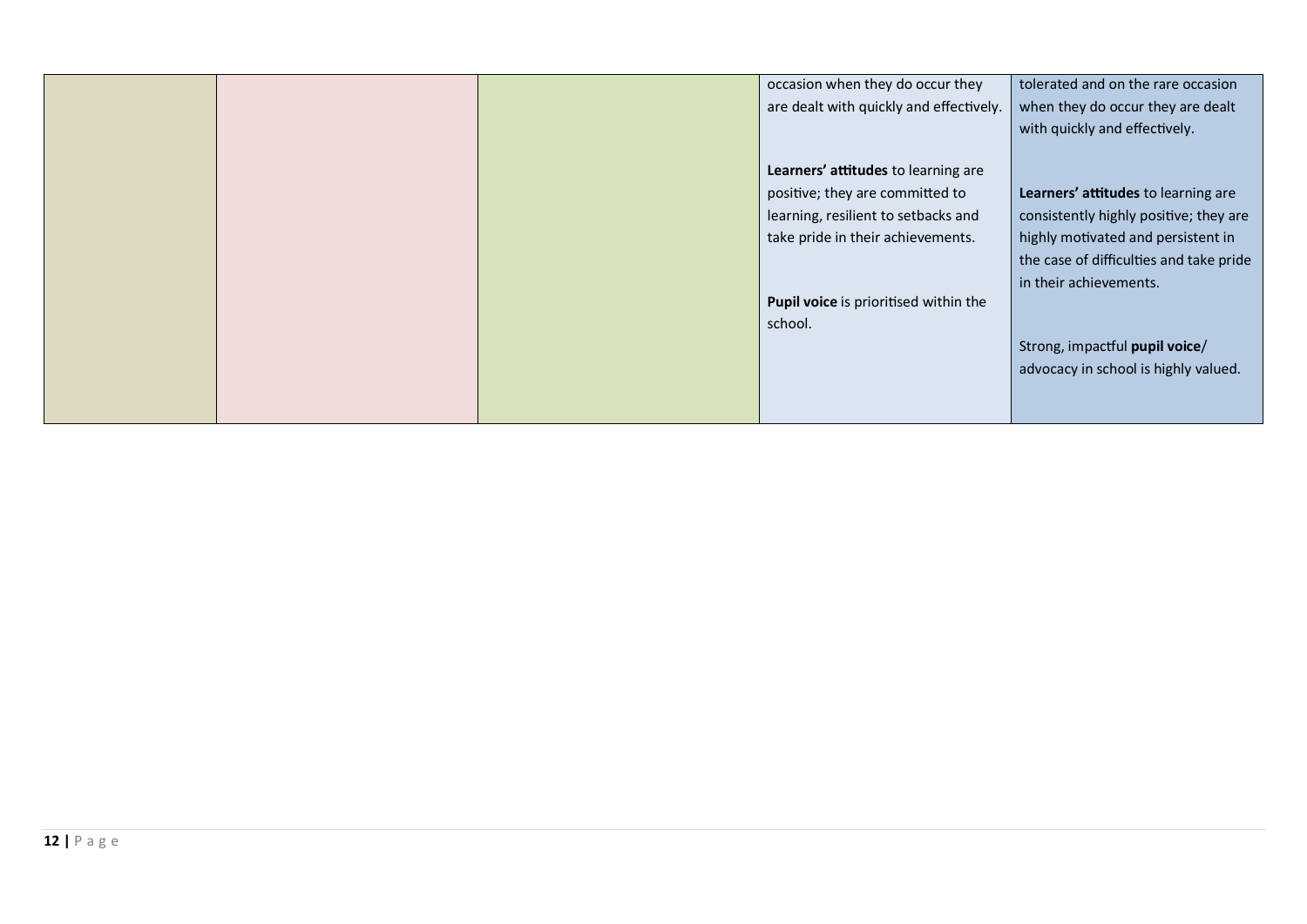|                                          | <b>Stabilise</b>                                                                                                                       | Strengthen                                                                                                                                   | Secure                                                                                                                                                                  | <b>Secure Plus</b>                                                                                                                                                                                |
|------------------------------------------|----------------------------------------------------------------------------------------------------------------------------------------|----------------------------------------------------------------------------------------------------------------------------------------------|-------------------------------------------------------------------------------------------------------------------------------------------------------------------------|---------------------------------------------------------------------------------------------------------------------------------------------------------------------------------------------------|
| <b>Teaching &amp;</b><br><b>Learning</b> | The overall profile of teaching across<br>the school is not strong enough to<br>bring about subsequent improvement<br>without support. | The profile of teaching across the school<br>is inconsistent but has the capacity to<br>improve and is doing so rapidly.                     | Teachers have high expectations and<br>are positive and confident; they<br>embrace opportunities to improve<br>and develop.                                             | Teachers have high expectations and<br>are positive, confident, reflective<br>and constantly seeking to improve.                                                                                  |
|                                          |                                                                                                                                        |                                                                                                                                              | Teachers demonstrate a clear<br>understanding of quality first<br>teaching, are determined for every<br>child to succeed and use assessment<br>information effectively. | Teachers demonstrate a clear<br>understanding of quality first<br>teaching, are determined for every<br>child to succeed, use assessment<br>information skilfully and make every<br>lesson count. |
| <b>Curriculum</b>                        | Curriculum lacks design, intent and<br>does not impact on wider outcome<br>and lacks cohesion.                                         | A full curriculum offer is in place<br>although there are inconsistencies in<br>quality/impact between subjects                              | Curriculum is full and ambitious for<br>all learners.                                                                                                                   | Curriculum is full and ambitious for<br>all learners.                                                                                                                                             |
|                                          |                                                                                                                                        | <b>or</b><br>Curriculum has some intent, covers the<br>breadth of subjects, builds on children's<br>knowledge and skills but lacks cohesion. | The curriculum is coherently<br>planned and well sequenced,<br>making links in learning and building<br>on children's knowledge and skills.                             | The curriculum is coherently<br>planned and well sequenced,<br>making links in learning and building<br>on children's knowledge and skills.                                                       |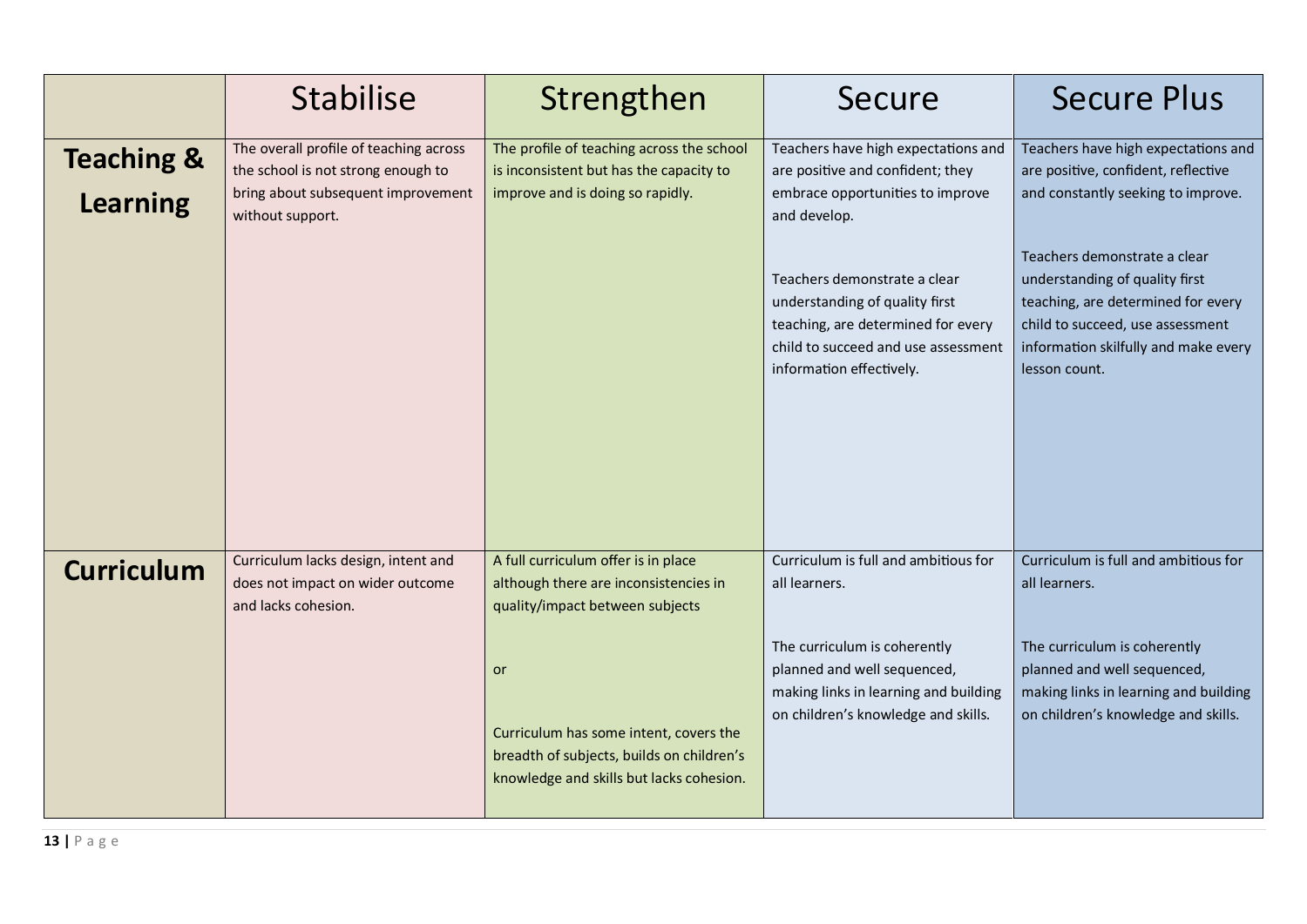|  | The curriculum offers all learners the | The curriculum offers all learners the |
|--|----------------------------------------|----------------------------------------|
|  | knowledge and cultural capital they    | knowledge and cultural capital they    |
|  | need to succeed in life.               | need to succeed in life.               |
|  |                                        |                                        |
|  |                                        |                                        |
|  | Enrichment provides in a wide range    | The curriculum ensures children are    |
|  | of areas                               | able to engage in a wealth of          |
|  |                                        | opportunities to develop their         |
|  |                                        | talents and interests through a wide   |
|  | Curriculum is bespoke to the           | rich set of experiences.               |
|  | community, supporting and              |                                        |
|  | preparing pupils for next stage of     |                                        |
|  | education and beyond.                  | Curriculum is bespoke to the           |
|  |                                        | community, supporting and              |
|  |                                        | preparing pupils for next stage of     |
|  |                                        | education and beyond.                  |
|  |                                        |                                        |
|  |                                        |                                        |
|  |                                        | The school has the capacity to offer   |
|  |                                        | outreach support in  Subjects.         |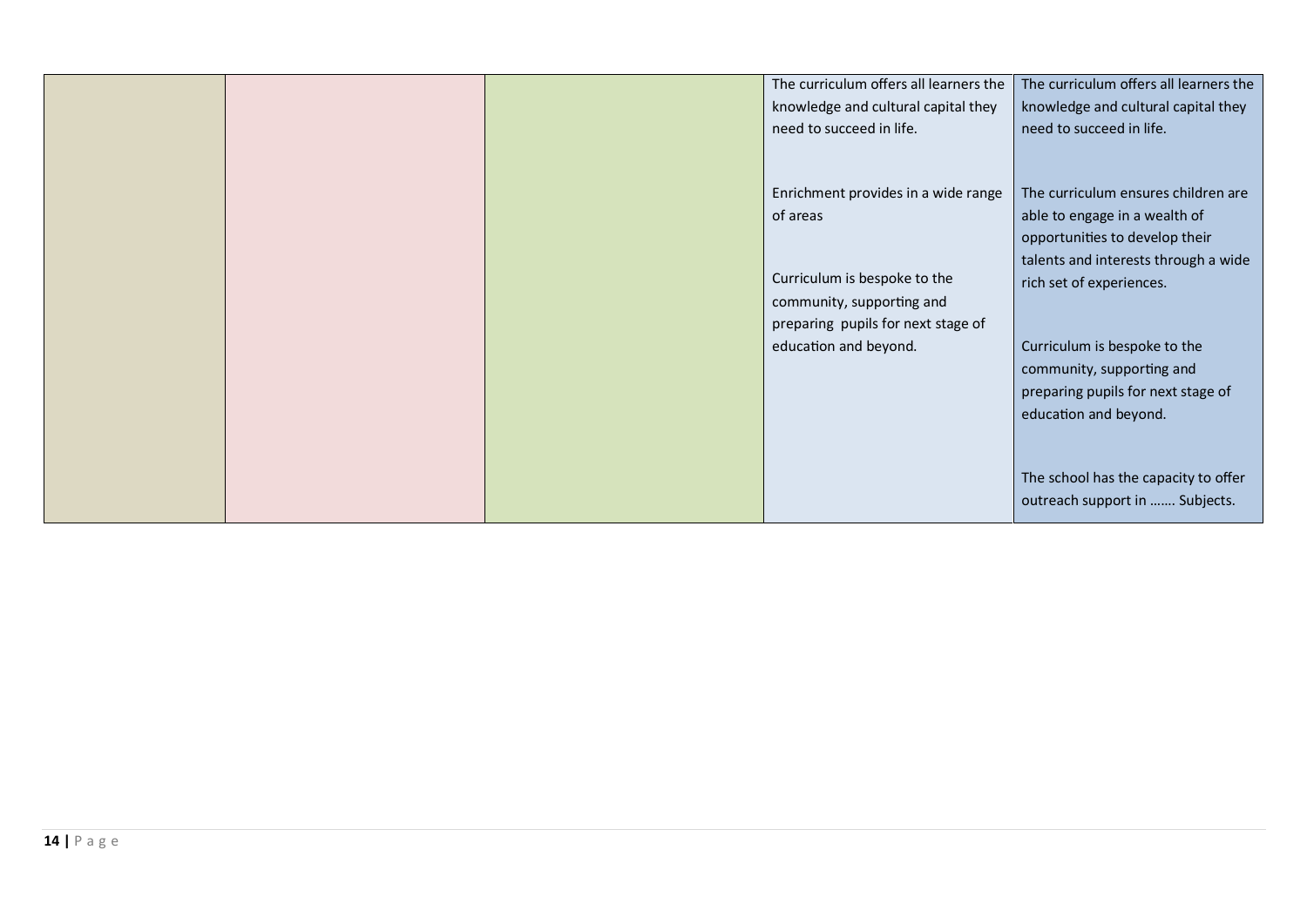|                                                         | <b>Stabilise</b>                                                                                                                                                                                                                                                        | Strengthen                                                                                                                                                                                                                                                                                                                                                                                                                                                                                                           | Secure                                                                                                                                                                                                                                                                                                                                                                                                                                                                                                                                                                                                                                                                                                  | <b>Secure Plus</b>                                                                                                                                                                                                                                                                                                                                                                                                                                                                                                                                                                                                                                           |
|---------------------------------------------------------|-------------------------------------------------------------------------------------------------------------------------------------------------------------------------------------------------------------------------------------------------------------------------|----------------------------------------------------------------------------------------------------------------------------------------------------------------------------------------------------------------------------------------------------------------------------------------------------------------------------------------------------------------------------------------------------------------------------------------------------------------------------------------------------------------------|---------------------------------------------------------------------------------------------------------------------------------------------------------------------------------------------------------------------------------------------------------------------------------------------------------------------------------------------------------------------------------------------------------------------------------------------------------------------------------------------------------------------------------------------------------------------------------------------------------------------------------------------------------------------------------------------------------|--------------------------------------------------------------------------------------------------------------------------------------------------------------------------------------------------------------------------------------------------------------------------------------------------------------------------------------------------------------------------------------------------------------------------------------------------------------------------------------------------------------------------------------------------------------------------------------------------------------------------------------------------------------|
| <b>Assessment</b><br>$\mathbf{g}$<br><b>Achievement</b> | Assessments made are an inaccurate<br>reflection of children's attainment<br>and progress.<br>Systems and processes do not<br>support accurate<br>assessment/targeting.<br>Standards and/or progress are low<br>(relative to context) and not rising<br>quickly enough. | Assessments processes are in place<br>although they may be overly time<br>consuming.<br>Assessments made are an accurate<br>reflection of children's attainment and<br>progress.<br>Systems and processes support<br>accurate assessment/targeting,<br>although there are some<br>inconsistencies across the school.<br>Standards and/or progress are low<br>(relative to context) either for the<br>whole cohort or specific groups but are<br>being addressed effectively although<br>this is in the early stages. | <b>Teachers and Leaders use</b><br>assessment well and they use it to<br>help pupils to embed and use<br>knowledge fluently or to check<br>understanding and inform teaching.<br>Leaders understand the limitations<br>of assessment and do not use in a<br>way that creates unnecessary<br>burdens on staff and pupils.<br>Overall, across almost all year<br>groups and in a wide range of<br>subjects, pupils make consistently<br>strong progress, from their different<br>starting points. This includes<br>disadvantaged, disadvantaged high<br>achievers, SEND and most able<br>pupils.<br>Trends in progress and/or<br>attainment over time demonstrate<br>consistent strength or are generally | <b>Teachers and Leaders use</b><br>assessment exceptionally well to<br>check understanding and inform<br>teaching so that every lesson counts.<br>Leaders understand the limitations<br>of assessment and do not use in a<br>way that creates unnecessary<br>burdens on staff and pupils.<br>Overall, across almost all year<br>groups and in a wide range of<br>subjects, pupils achieve highly from<br>their different starting points. This<br>includes disadvantaged,<br>disadvantaged high achievers, SEND<br>and most able pupils.<br>Trends in progress and/or<br>attainment over time demonstrate<br>consistent strength or are generally<br>rising. |
|                                                         |                                                                                                                                                                                                                                                                         |                                                                                                                                                                                                                                                                                                                                                                                                                                                                                                                      | rising.                                                                                                                                                                                                                                                                                                                                                                                                                                                                                                                                                                                                                                                                                                 | Pupils' groups make substantial<br>and/or sustained progress relative to<br>context and starting point, in English                                                                                                                                                                                                                                                                                                                                                                                                                                                                                                                                           |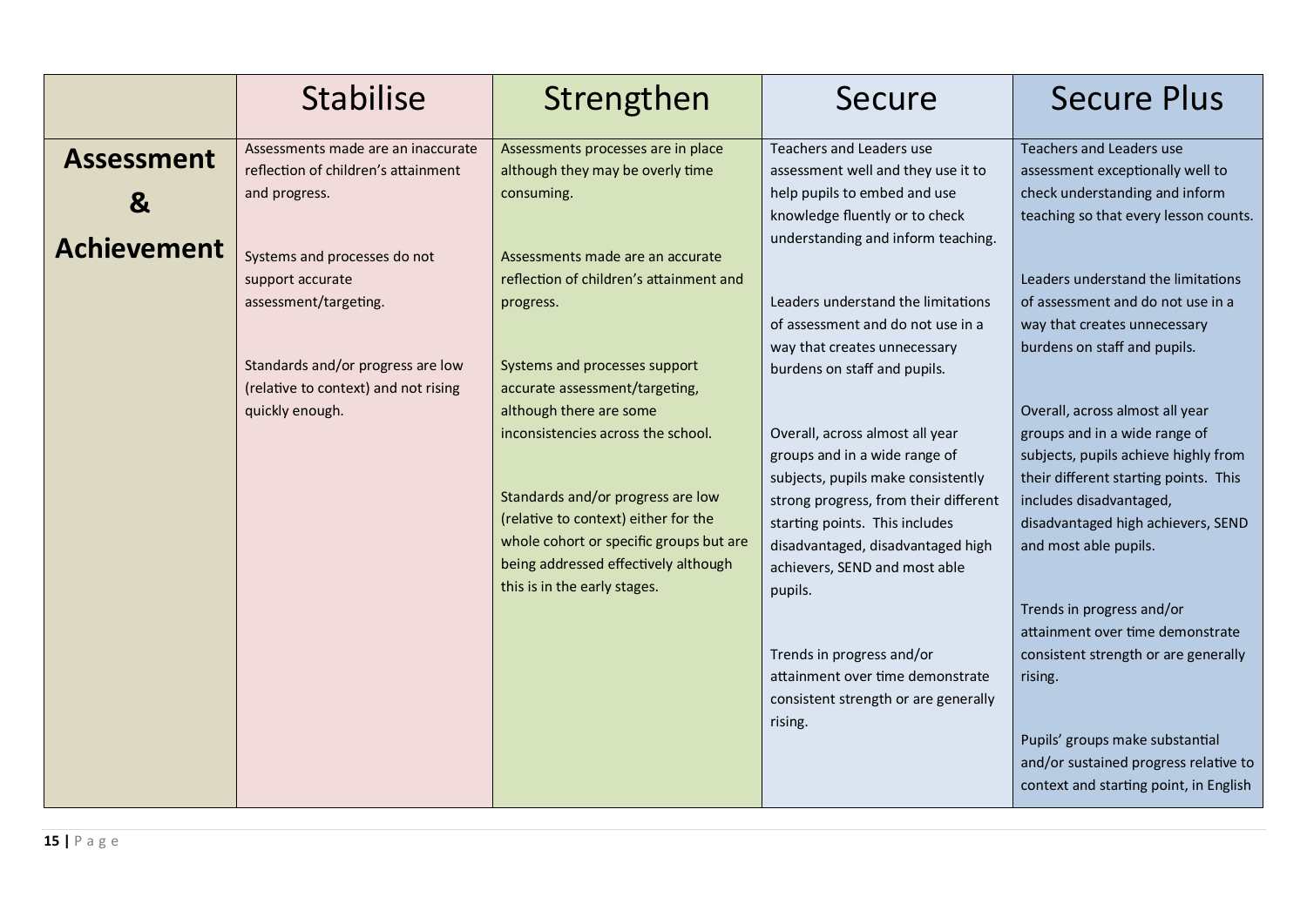|                  |                                                                                                                          |                                                                                                                |                                                                                                                 | and mathematics and across the<br>curriculum.                                                                         |
|------------------|--------------------------------------------------------------------------------------------------------------------------|----------------------------------------------------------------------------------------------------------------|-----------------------------------------------------------------------------------------------------------------|-----------------------------------------------------------------------------------------------------------------------|
| <b>Inclusion</b> | The overall inclusion provision for<br>children across the school is not<br>strong enough to meet their needs.           | Quality First Teaching does not<br>effectively meet children's needs                                           | Children receive well-targeted<br>intervention/Quality First Teaching<br>closely matched to needs.              | Children receive well-targeted<br>intervention/Quality First Teaching<br>closely matched to needs.                    |
|                  | There is not the capacity to bring<br>about the necessary rapid<br>improvements without external<br>support.             | There are inconsistencies in inclusion<br>provision for children across the school<br>however it is improving. | Vulnerable groups make good<br>progress linked to starting points<br>(e.g. SEN / EAL/ LAC/PP).                  | Vulnerable groups make good or<br>better progress linked to starting<br>points (e.g. SEN / EAL/ LAC/PP).              |
|                  | The setting are not compliant in one<br>or more of these areas:                                                          | Interventions are evident but are not<br>impact informed                                                       | Early identification processes fully<br>embedded.                                                               | Early identification processes fully<br>embedded.                                                                     |
|                  | Supporting pupils with<br>medical conditions<br>Making reasonable<br>$\bullet$<br>adjustments<br>Up-to-date policies and |                                                                                                                | Systems are in place to ensure<br>children receive effective teaching<br>linked to their needs.                 | Systems are in place to ensure<br>children receive effective teaching<br>linked to their needs.                       |
|                  | procedures<br>Website compliance around<br>$\bullet$<br><b>SEND</b>                                                      |                                                                                                                | School is developing expertise in a<br>wide range of areas to support<br>inclusion e.g. dyslexia, nurture, ASD. | School has expertise in a wide range<br>of areas to support inclusion e.g.<br>dyslexia, nurture, ASD.                 |
|                  |                                                                                                                          |                                                                                                                | Staff have the knowledge and skills<br>to support the children they work<br>with.                               | A culture of ongoing CPD ensures<br>staff have the knowledge and skills<br>to support the children they work<br>with. |
|                  |                                                                                                                          |                                                                                                                | High quality provision is consistent<br>for all children across the setting.                                    | High quality provision is consistent<br>for all children across the setting.                                          |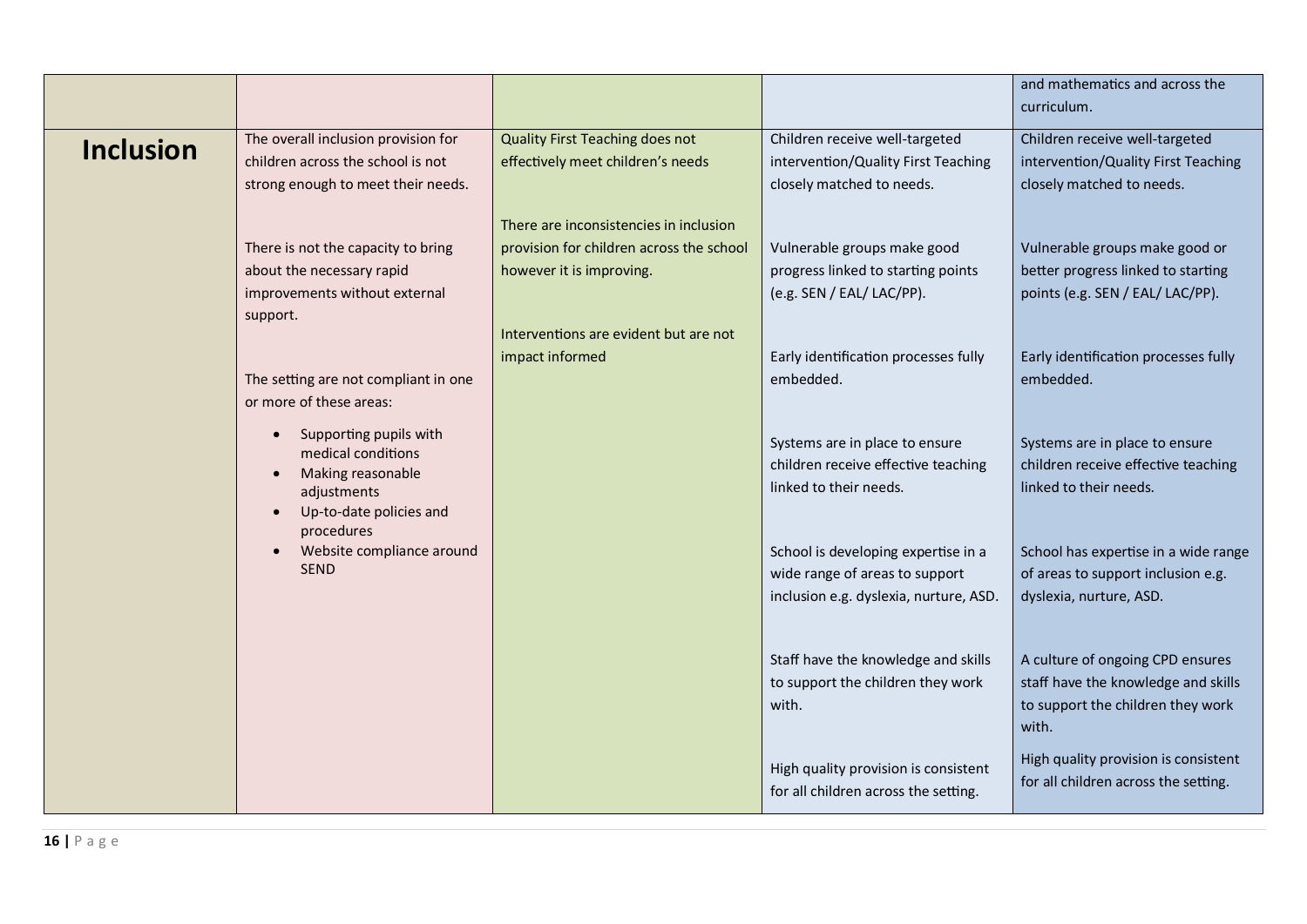|                               | <b>Stabilise</b>                                                                                                                                                                                              | Strengthen                                                                                                                                                                                                                                | Secure                                                                                                                                                                                                                                                         | <b>Secure Plus</b>                                                                                                                                                                                                                                                                |
|-------------------------------|---------------------------------------------------------------------------------------------------------------------------------------------------------------------------------------------------------------|-------------------------------------------------------------------------------------------------------------------------------------------------------------------------------------------------------------------------------------------|----------------------------------------------------------------------------------------------------------------------------------------------------------------------------------------------------------------------------------------------------------------|-----------------------------------------------------------------------------------------------------------------------------------------------------------------------------------------------------------------------------------------------------------------------------------|
| <b>Wider</b><br><b>School</b> | Setting has a limited understanding of<br>the needs of the local community.<br>Communication channels are                                                                                                     | Setting has some understanding of the<br>needs of the local community and may be<br>acting on some of these.                                                                                                                              | School understands the needs of the<br>community and works to meet the<br>evolving needs (including those<br>beyond the school gates)                                                                                                                          | School fully understands the needs of<br>the community and proactively,<br>continually, and consistently aims to<br>meet the evolving needs (including<br>those beyond the school gates)                                                                                          |
|                               | ineffective.<br>Limited relationships with external<br>groups and partners $-$ i.e. social care,<br>feeder schools, Foodbank, places of<br>worship<br>Setting does not have a positive<br>reputation locally. | Communication channels are developing<br>but do not reach all stakeholders<br>Relationships with essential external<br>groups and partners are in place e.g.<br>social care, EWO<br>Setting has a neutral reputation in the<br>community. | School has effective channels of<br>communication, Stakeholders' views<br>are valued and acted upon<br>appropriately<br>Relationships with external groups<br>and partners are effective - i.e. social<br>care, feeder schools, Foodbank,<br>places of worship | School has open clear and well<br>understood channels of<br>communication, Stakeholders' views<br>are valued and acted upon<br>appropriately<br>Strong mutually beneficial<br>relationships with external groups                                                                  |
|                               |                                                                                                                                                                                                               | Setting is aware of 'hard to reach' families<br>and is beginning to work on engagement                                                                                                                                                    | Identity and positive reputation very<br>well established with the wider<br>community<br>Local heritage is acknowledged<br>The setting strives to engage 'hard to<br>reach families'                                                                           | and partners- i.e. social care, feeder<br>schools, Foodbank, places of worship<br>Identity and positive reputation very<br>well established with the wider<br>community<br>Proactive promotion of the activities<br>and projects that celebrate the<br>School and the wider Trust |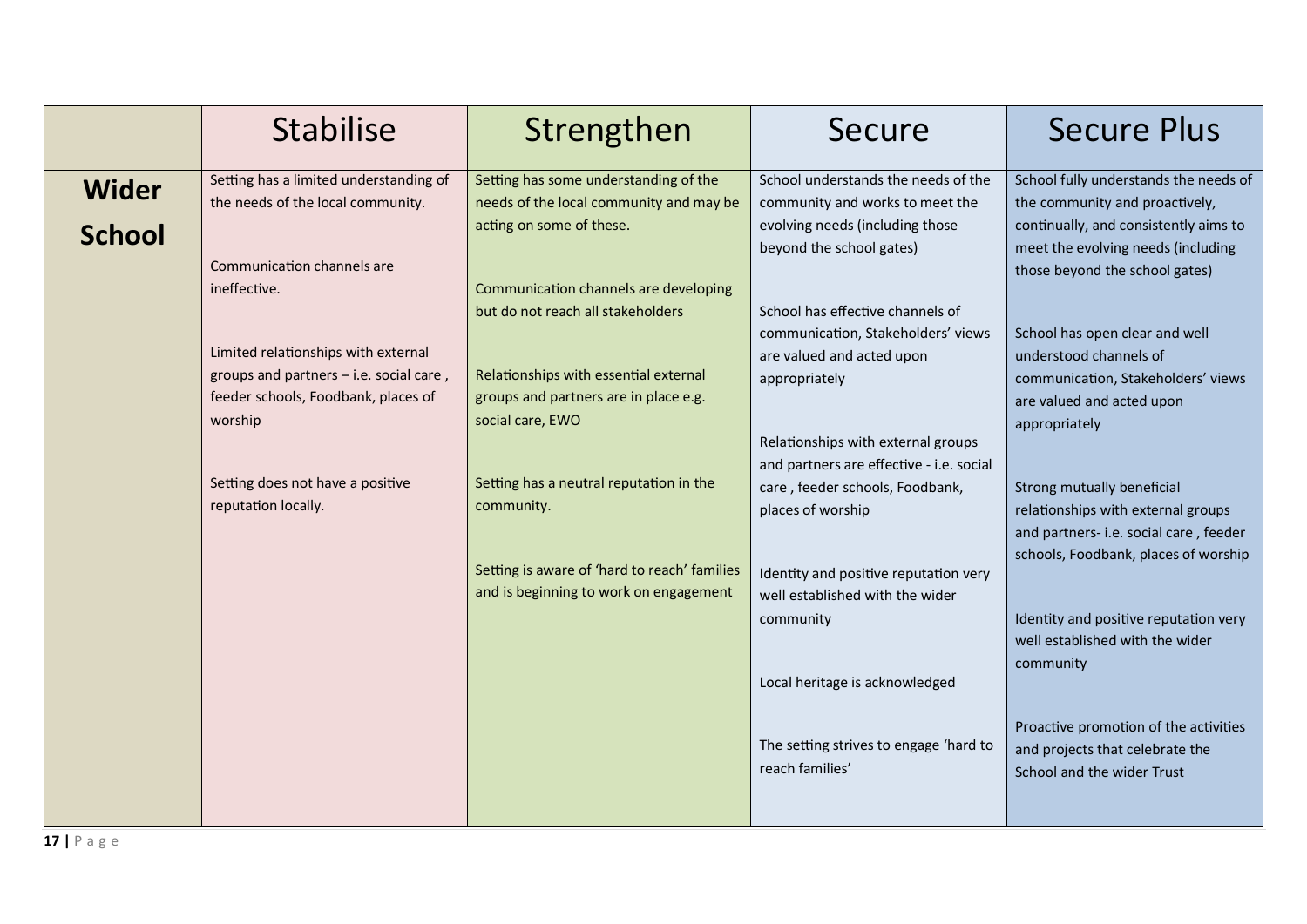|  | Children engage with helping and<br>supporting the wider community<br>through fundraising etc. | Local heritage effectively embedded<br>All members of the school<br>community strive to engage 'hard to<br>reach families'        |
|--|------------------------------------------------------------------------------------------------|-----------------------------------------------------------------------------------------------------------------------------------|
|  |                                                                                                | Children demonstrate a high level of<br>engagement in wanting help and<br>support the wider community<br>through fundraising etc. |